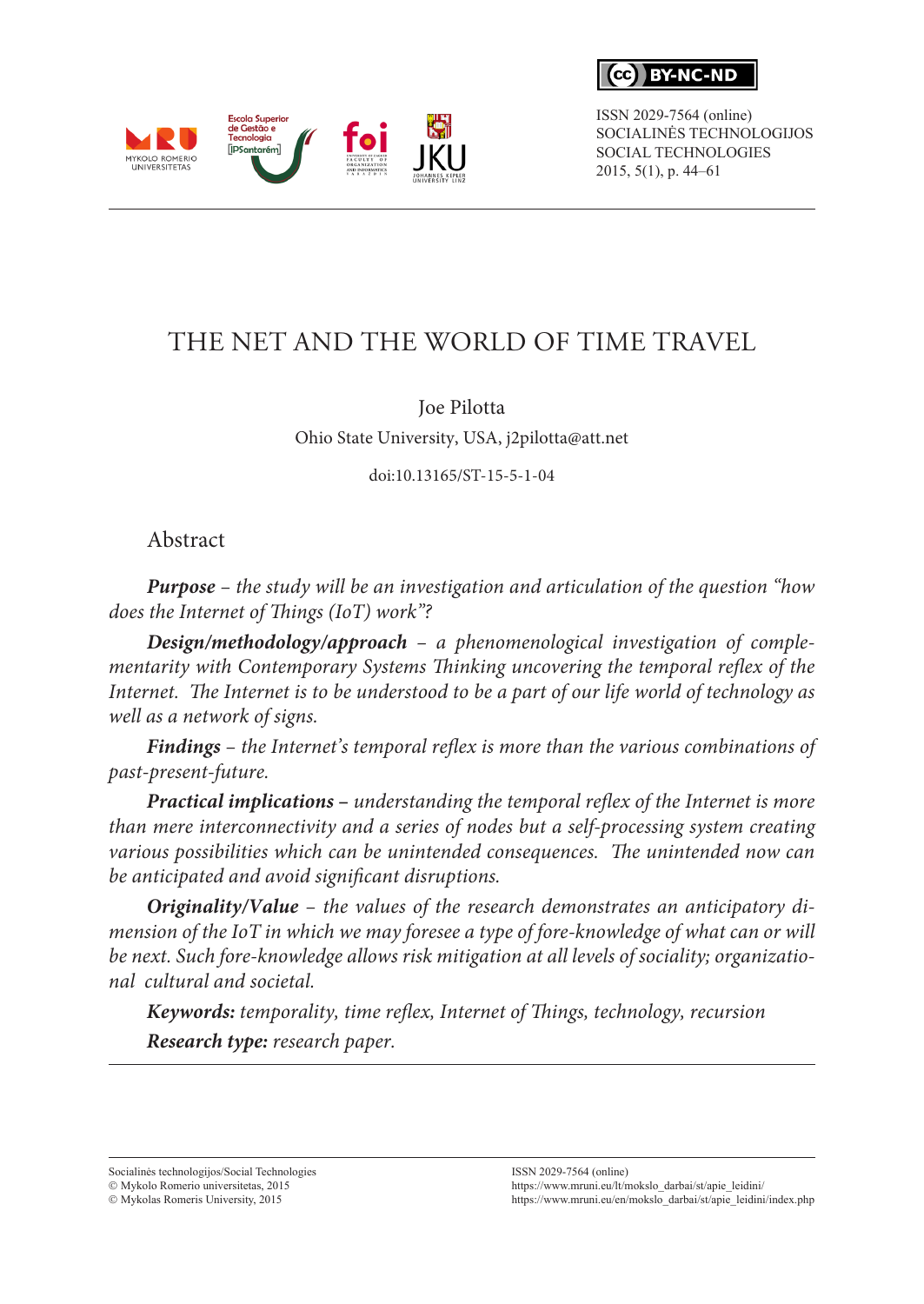### Introduction

The framework of electronically connecting just about to any person and anything to one another, thereby improving interaction to and within diverse industries and households is called the Internet of Things (IoT). The trend makes us think differently about time and space as we experience them, for instance, on the shop floor of manufacturing enterprise like General Motors or Proctor and Gamble.

Same of the factor that are and or will be transformed relating to time and space.

- (a) Near and far will "feed" the same. Nothing will be "remote."
- (b)There will be no top nor bottom viewpoint of happening inside the facility.
- (c) Who is to let into the network and who and where to leave our will be tough decisions. Suppliers to the company can help, will customers access be helpful. The meaning of trust will arise.
- (d)Managing closeness. Human interaction with connected "things" will be a part of the data stream in workflow. No one can hide, personal space and privacy will have to be defined to keep the climate from becoming invasive. Also, people connected with their working in collaboration on cloud-based platforms will have to assert their identity and personality in these interactions.
- (e) Data will flow quickly across the network which will wash away many beginnings and endings which determine product life cycle. Instead a cycle of redesign, re-engineering, updating and revisioning will keep many products "like new" for as long as end user wishes. A swirl of relentless innovation and evolution is extremely possible.

The transformation among other companies will be data-driven exponentially more than usual. Within the chaos, IoT organization theory can aid us in a bit to disentangle and or manage the ambiguity of the new time-space warp.

### Innovation and time or the beginnnning of time traveling

In any innovation, the present includes a future horizon of expectations of relevant possibilities providing an orientation for experience and research activity. The relevant possibilities, belonging to the present project are part of the project in the mode of future horizon. The past horizon does not vanish into oblivion since it is required and retained for the comprehension of the future horizon. The present is thus a temporal field consisting of active past and future horizons constituting a field of orientations of action and experience. Hence each activity occurs within a temporal field where the comings future and retained past are co-present and are manifested in the activity with a given project. What has been accomplished by others and what is being done with the project, continues to be present for the understanding of what is being done and is about to be done. Moreover, what is about to be done is a condition for the understanding of what is and was done. For innovation such temporal awareness is relevant to the extent that the students and teachers will learn from the innovations of the past. How innovations were accomplished, what transformations in thinking and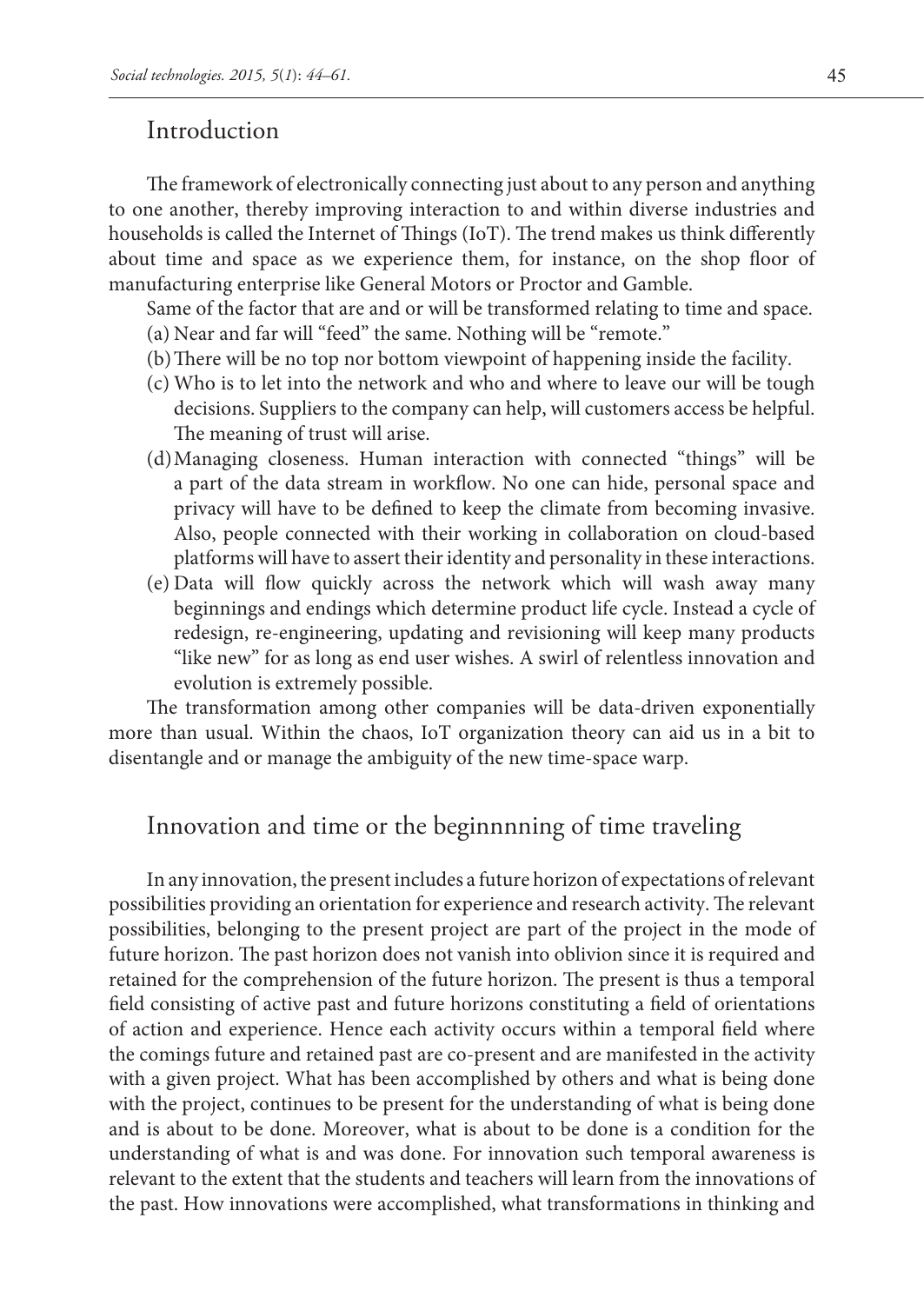application were relevant to surpass the achievements of the predecessors, and what possibilities were signified by such achievements. In this sense, time of learning and experience is a field. If human actions are based on temporal field then humans are not only temporal but also historical beings. This means that through actions humans make their history and since history arises through human action, then the very being of human is the history which she makes.

This means, furthermore, that although we may analyze "natural facts," their properties and temporal orientations, we shall discover that facts function and assume orientation within a context of significations, and this is more so with respect to the "facts" invented by humans through education. In principle, such "facts" are results of innovations from which one can learn how subsequent innovations can be achieved.

Not all events play a role in human activity; they are selected and interpreted in accordance with the significance they have in the context of a particular project and its horizons. Conversely, the horizons are also present selectively: significant possibilities are selected and insignificant rejected. In bio technologies Americans have been innovating in genetic engineering of food products, but learning such innovations by European young people requires the placing of this technology in European life world where genetically engineered vegetables are contested and thus the horizon of possibilities of innovation in this area will have to be postponed, and the arguments presented on the basis of values which would have to change if genetic engineering will be a domain selected for education. Thus the values of the past play a role in the future selectivity of what innovations are possible. Although our process of selectivity may leap over events, their historical continuity consists of their significance within the temporal field. Even if the events are past and causally no longer efficient, their significance is still present. This does not mean that the significance of events follows a linear succession; rather the significance of the past event belongs to the present temporal field and its horizons of possibilities. It either expands or contracts the horizons by permitting the selectivity of more or less remote events as relevant within the present temporal field of learning. It is also clear that the present field is multilayered and thus replete with options such that certain options are taken up while others remain present in a tacit mode to be activated if the horizon discloses their relevance and value.

The expansion of past horizon does not imply that the entire significance of history may be captured. There may be events whose significance and truth will manifest itself only in the future. Truth itself is historical and reveals itself in historical time. The teacher of science is also a historian who know how to read events not as facts but significatively; the teacher may see the relevance of some past events reflected on the future horizon. In brief, the significance of an event transcends its present toward the past and future and the mere factual description of the event. The same holds true of past and future events. Moreover, the future horizon may reveal hitherto unnoticed significance of past or present events and add to the constitution of continuity and unity of social events and their historical development.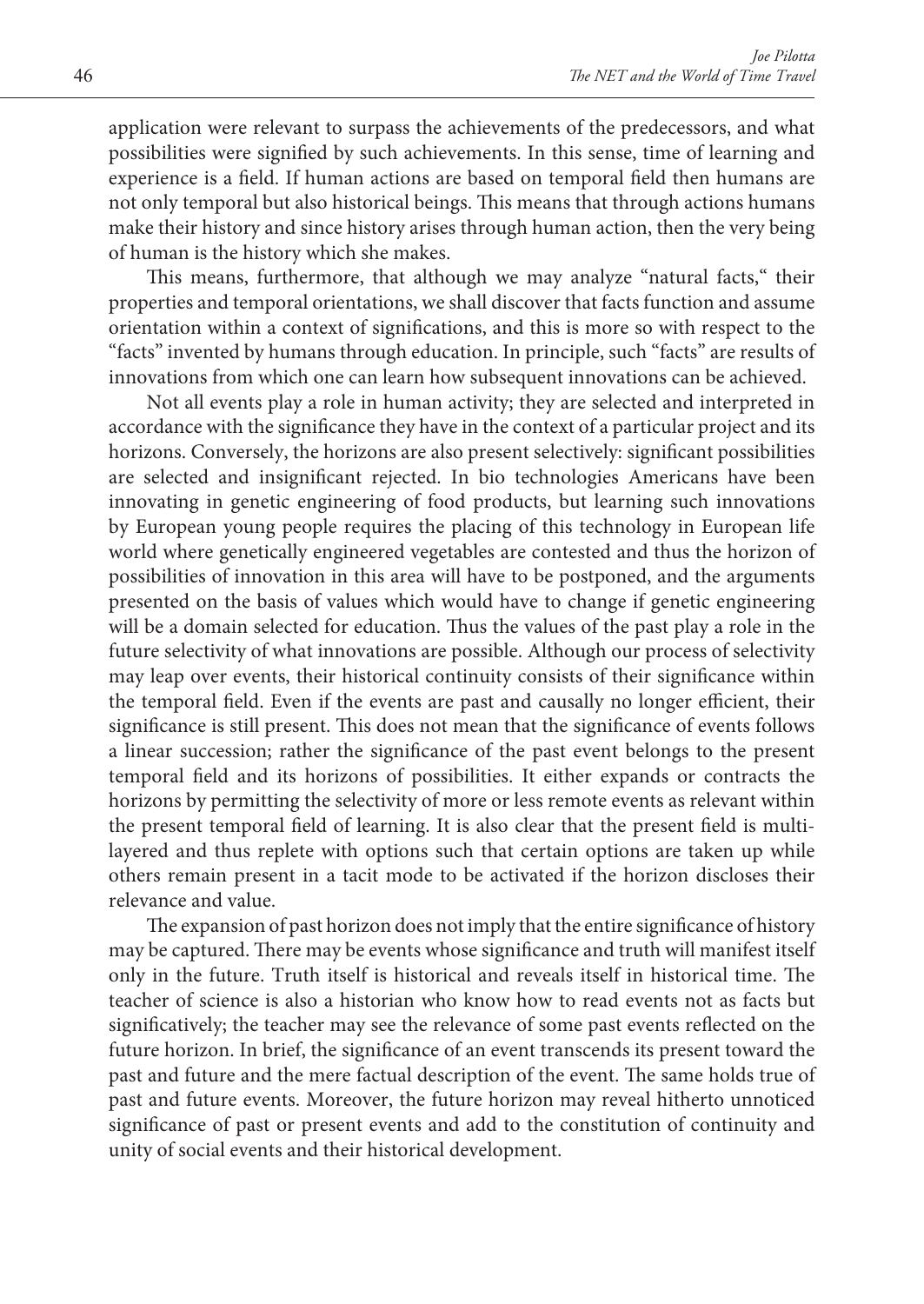### Life world and limits of selectivity

An in-depth investigation of the temporal field of activity is by itself inadequate without an extensive study of life world structures as limitations to selectivity of significant and relevant events and possibilities. In the context delimited above, Luhmann has contributed extensively toward the understanding of the relationship between the temporal field and social structures. His suggestions are crucial for any progress in this area. Luhmann accepts the differentiation between temporal field and the theoretical-linear time and adds a qualification with respect to the selectivity of events. The past, present and future events assume significance and orientation not only within the temporal field of learning but also within the horizons, views, concepts and the prescribed selectivity by a life world. Consequently, the structure of the temporal field of learning is limited by life world and its selected-selectable possibilities. Moreover, the open horizons constitute to the region of possibilities outside the ken of the social structure: in terms of the social structure they are impossible. Yet precisely such "impossible-possibilities" define the limit of a life world and its horizons and predelineates the orientation for fundamental innovations. An awareness of the limits of a life world and its possibilities is required for any fundamental innovative activity. Yet the awareness of such a limit assumes a presence of a possibility by which to judge the limit and toward which to orient the fundamental learning of innovations. Precisely at this point the dialogical process in education becomes the sharpest. Debating such limits, discovering what meaning factors are at play and how they can be challenged and transformed.

It follows then, that within a life world context not all the possibilities are equal; some are more remote than others and thus not all are equally significant. It could be said that the socially impossible is the socially unrealizable; socially it is an impossible possibility and reveals the limits of a life world. Of course the interrelationships between the possible and impossible are quite complex. What may be possible politically may be only remotely possible or even impossible economically; what is possible economically may not be possible technologically. Thus certain events may be excluded for the time being and become past for the social system. (Religions had become a private matter and no longer mixed into political-public affairs.) Yet they may be reinstated as significant for the social future provided a shift in life world signification of events and temporal horizons has occurred. (Thus, more recently the same religions have assumed political meaning and shifted the interpretation of events thus transforming what is significant for today and the future). Of course, such a shift requires an understanding of "time-reflex" as a means of relating the social system to its possibilities and these in turn to the temporal field of action. The required complexities of time reflex cannot be here developed and will be reserved for the next section.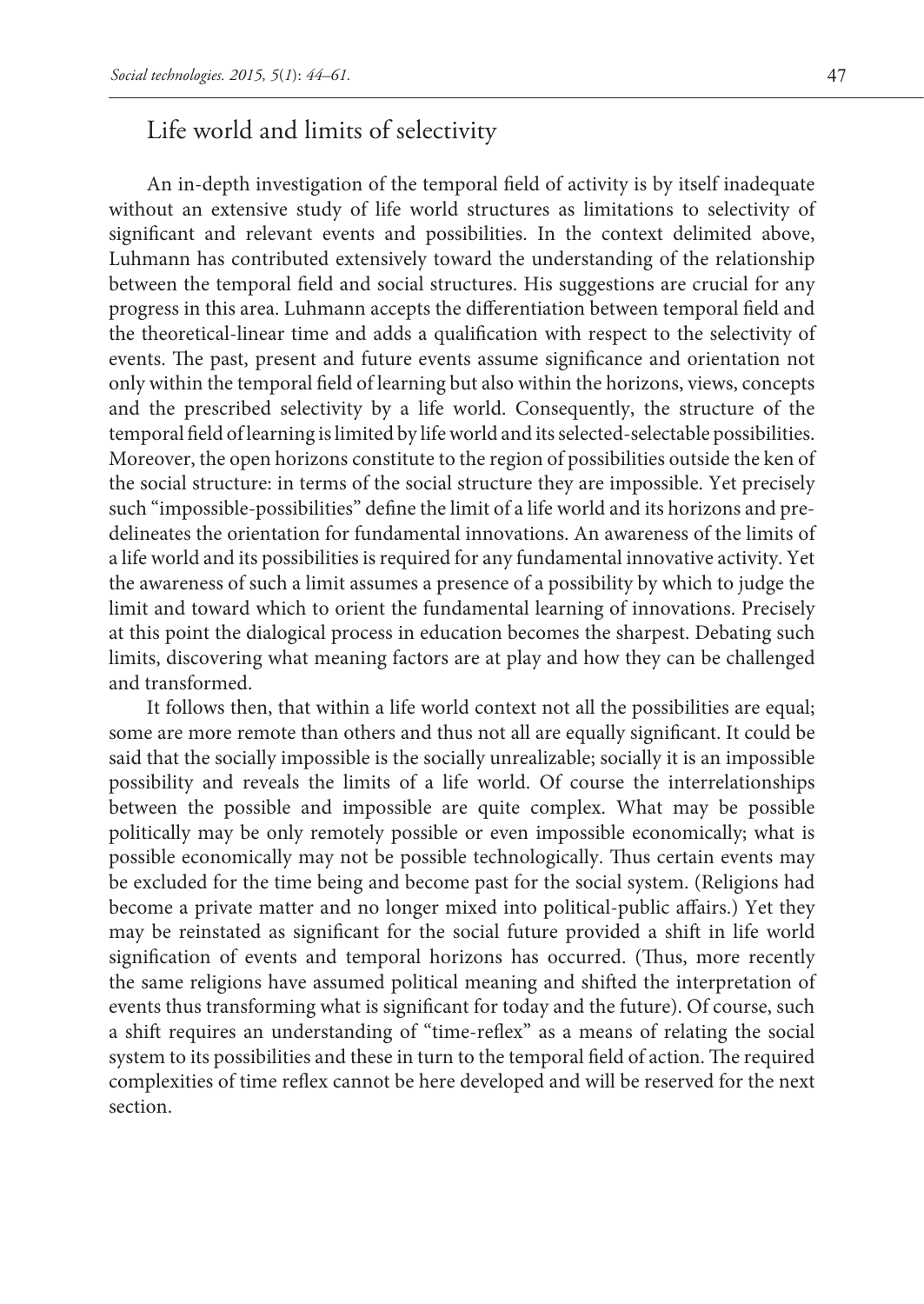## Time reflex



Table. **Foresight & Temporal Landscapes**

|                | Past               | <b>Present</b>         | <b>Future</b>         |
|----------------|--------------------|------------------------|-----------------------|
| Past           | Past Past          | Past Present           | Past Future           |
| <b>Present</b> | Present Past       | <b>Present Present</b> | <b>Present Future</b> |
| <b>Future</b>  | <b>Future Past</b> | <b>Future Present</b>  | <b>Future Future</b>  |

Although there are two major aspects constituting time reflex, their structures are similar. Hence we shall deal with one and refer to the other when necessary. The limits of the socially possible constitute a temporal horizon for the particular society which reflects the process of current events. Such events are temporal and their orientation, selectivity and significance are reflected from the future and past horizons. This is the first time-reflex. Since events are temporal, then the time reflex is also temporal with constantly shifting possibilities at the limit of the socially possible. The limits of the socially possible are manifest only with respect to the socially impossible possibilities. These constitute the open horizon of the temporal field of learning which is the basis for the historical development and orientation of social process. This is the second time reflex. It reflects the limits of the socially possible. Since the social selectivity process of events requires temporal horizons of the socially possible, then the temporal field constitutes a prerequisite for the understanding of the social processes, their limits and historical transformations, showing, at this point the innovative achievements. Were we limited to the current social conditions and socially predelineated possibilities, as sociologists' concept we are, then no fundamental scientific transformation could occur. This is not to deny the limitations constantly imposed by a life world and its possibilities; nevertheless such limitations are not absolute. We remain open within the temporal field of education which manifests the limits of the social structure and the possibilities of its transformation. Hence the temporal field is fundamental both for social transformation and for the relationship between social structure and its temporal development and orientation. This relationship can now be described as "time-reflex."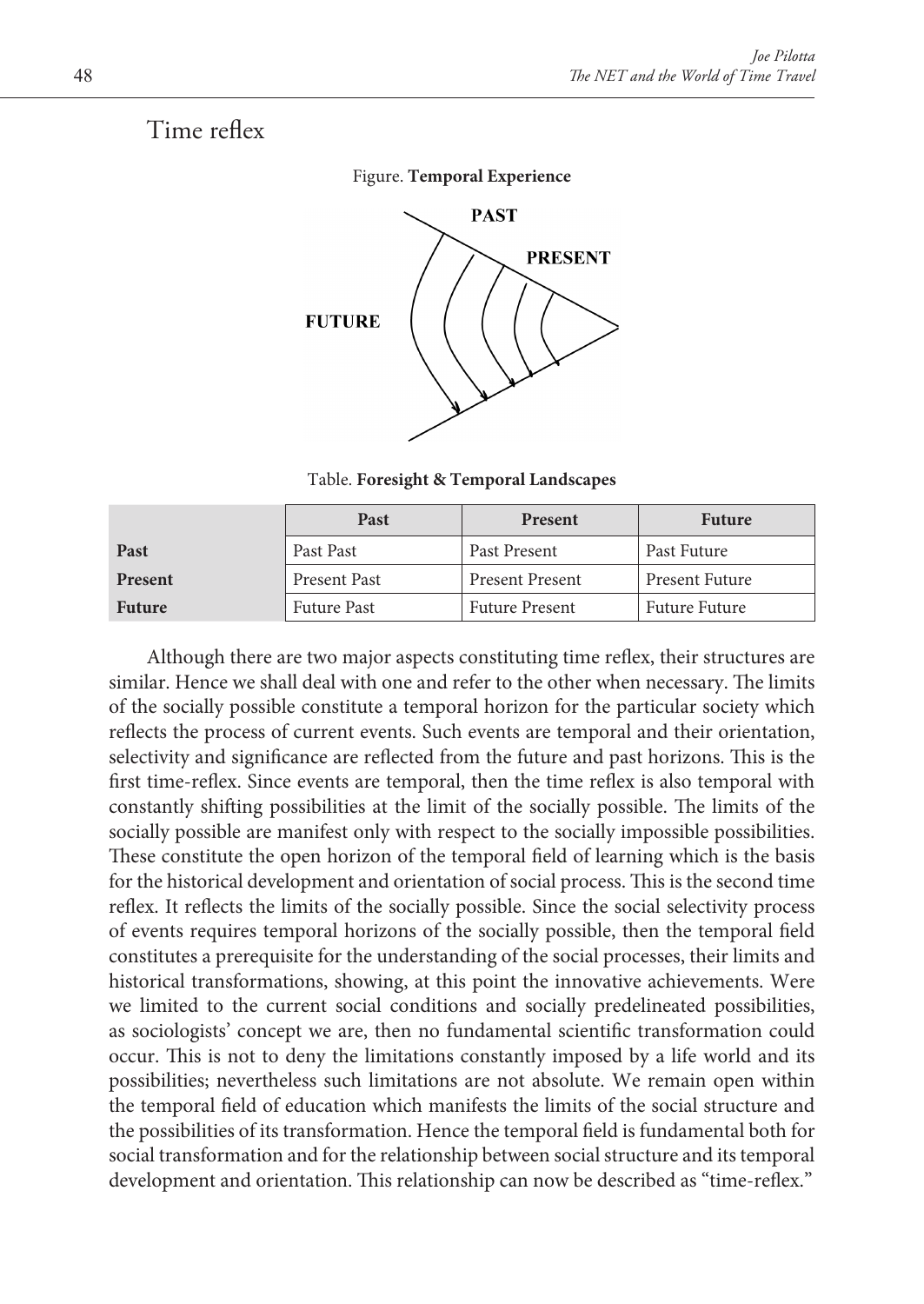Any innovative learning functions within a life world and time and consequently assumes the temporal field. In fact, as already noted, such learning is totally correlated to the temporal field and its horizons. Hence let us take as an example of an activity of inquiring into society and its temporal process. The investigation is correlated to the selected events and possibilities of a given social structure; yet the investigation requires a limit from which a life world may be seen. We know that a life world as a system reproduces its own memory of the history of selectivity, of experience of the environment. A life world in its complexity of meanings, limits which experiences will count as relevant and valid and also the factors of the environment which will be relevant for learning and innovation. Yet beyond this it reconstructs a world-history of unaccomplished selectivity required to grasp the limit of its selectivity and introduce fundamental innovations that would change not only technologies, but also signify all other factors in a life world. Europe is facing a quandary of legal issues with respect to the speed of technological innovations. The laws that are available cannot handle the meaning and value of all the novelties implying a horizon of possibilities of novel laws, either as restrictions of technical innovations, or their delegation to specific areas of a European life world. Thus the "impossible possibilities" in a life world must be considered with respect to what they imply integrally across all other meaning levels of a life world. This complexity is part of the curriculum for innovation, and the benefits for society are vast, since the innovators will learn not only the ways to advance their field, but also what the advancement means for all other domains: economic, legal, value, moral, health, changing education, and political decisions. In brief, the temporal field horizon has an indefinite depth of temporal possibilities which reflect the temporal horizons of life world possibilities, their limits, and innovative transgressions. Hence time reflex, while relating a life world structure to the temporal field of learning, provides a fundamental context for the activity of innovative learning.

During the learning activity the present shifts from one event to another that include shifts not only in the horizons of the present but also in those of the present of the past and the present of the future. Shifts in the present of the present include shifts in its horizons and correlatively call for the shifts in the horizons of the presents of past and future. Yet such a call is possible on the basis of the time reflex. The present temporal field, due to its time reflex, extends and overlaps with past and future temporal fields. What were still future possibilities and even impossibilities for the present of the past, may be realized in the present and even establish our future horizon of not yet realized possibilities and limiting impossibilities. This appears in various ways. For example in a legal domain of a life world, a constitution, written in the past, may be articulated at present for its possible reinterpretation as to what it might have meant in the past and what such reinterpretation might mean for future cases involving previously unimagined innovations.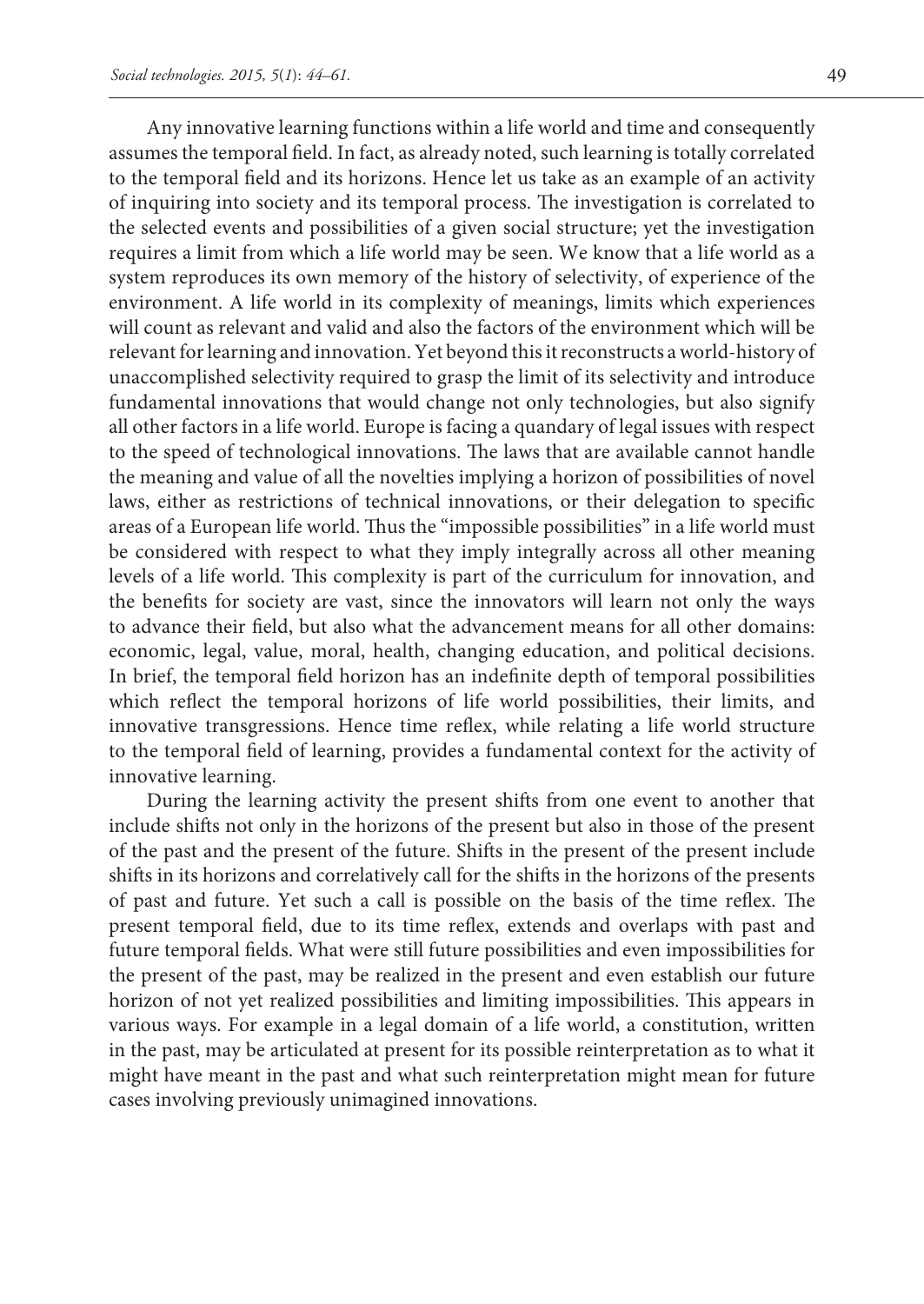### Time reflex and world

The concept of world is critical to the enterprise of founding a communicationbased theory of the social and cultural. We quote at length from Luhmann (1995) to set the stage for subsequent reflections: The relationship between meaning and world can be described as the concept of decentering. As meaning the world is accessible everywhere: in every situation, in any detail, at each point of the scale from concrete to abstract.

At the same time, the world is more than a mere sum comprehending all possibilities, all meaning references. It is not just the sum, but the unity of these possibilities above all, this means, that the world horizon for every difference guarantees its own unity as difference. It sublates the difference in all perspectives from individual systems, in that for every system the world is the unity of its own difference between system and environment. Efforts to view technology, politics, and culture set in motion a quest to reconsider the cultural/political categories of history, individuation, *praxis*, and power in concrete phenomena. Such reconsiderations of these categories have been cast in a pure communication structure of dialogic undermining cherished glosses of communication *praxis*, dialectical historicism, culture, and text as interpretive explanations of concrete political life. However, the concept of world needs to be explored as a universal presumption. Therefore, world as the concrete *fundament* of life appears through presentation and *de-presentation* and concrete possibilities.

The *way of world* cannot be encountered in the context of human-world relationship. Only in a non-thinking moment can we think of human-world relationships as an encounter between two things. The dominant in the model is inner-worldly relationships. Each inner-worldly thing has an identity of self and other-relatedness where the sense of identity demands the sense of difference : Identity and difference belong together. It is one of the basic ontological aspects in the Western tradition ending in Hegel's dialectic of identity and difference. And the human, seen as inner-worldly, is destined by "self" and "other" relationships. The question is whether such a destiny, a de-termination, makes sense without a much deeper and accessible way pervading the human. World is *not* the most extreme *limit* and *boundary* of innerworldly things; it is not a framework or a container. Humans do not take residence in the world as worms in an apple or money in a bank. All the trusted modalities of "being-in" of things are not applicable – not even metaphorically. World is not an object or a region, a time of all times, regardless of our evocations of finitude and infinity. Neither is world the sum of all humanly known objects and subjects. The sum of such knowledge is no less remote from the world as the knowledge of an individual. We, while in the world, encounter things and others, yet nowhere do we encounter the world as a thing, an object, or another. *Rather, world is an openness to things and of things.* After all, the various regions of things, the living, the dying, the tactile and the caressable, have not been exhausted – and perhaps are not exhaustible – and only our meager knowledge is limited.

*World understanding must encompass the notions of being, context, consciousness, and the self-understanding of the human.* Thus, we must consider how it I that the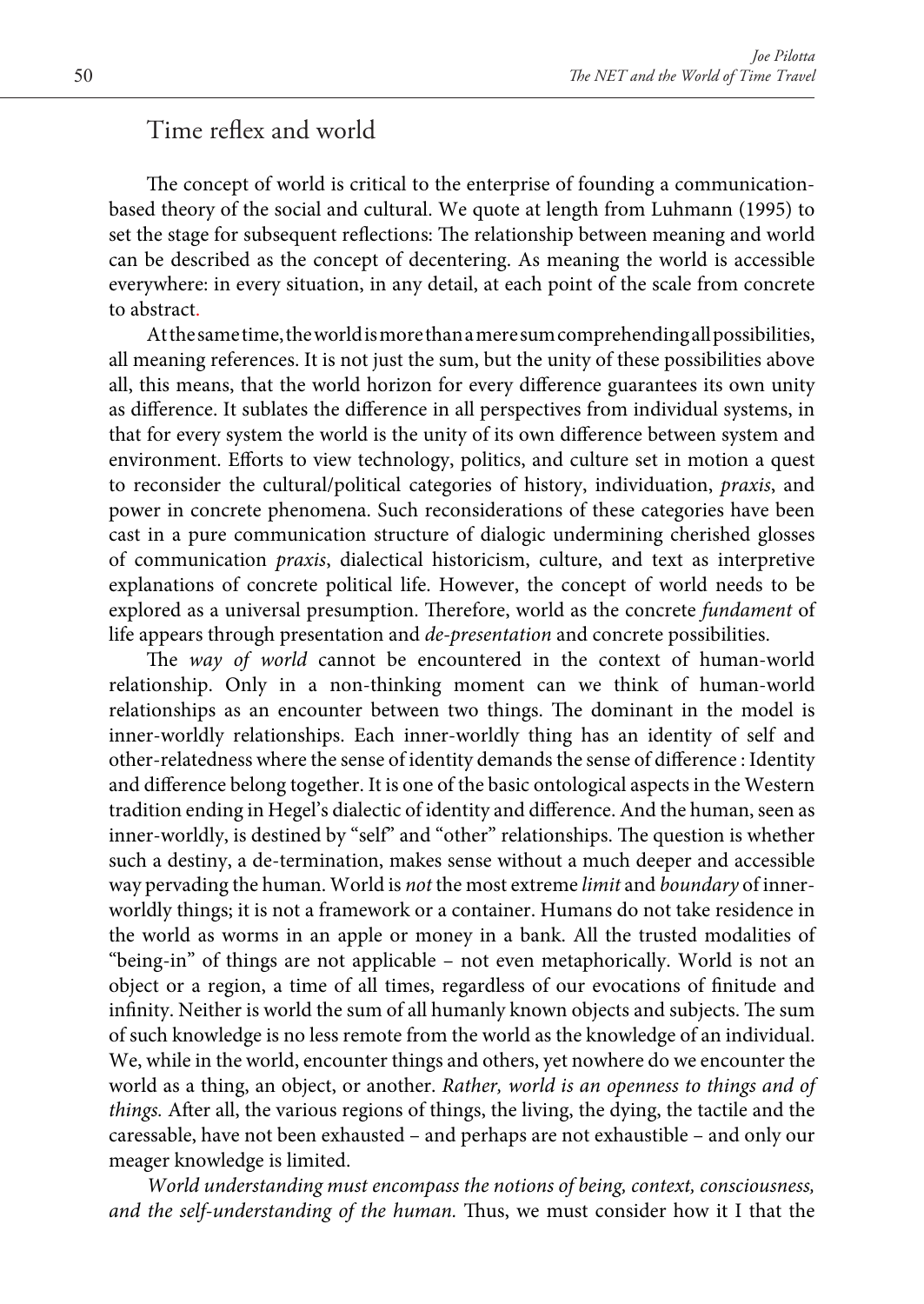inner-worldly ways transmute into objects for consciousness. Husserl points to the main sail of cosmological thought: the differences between the *world-lending* of and the inner worldly objectivity-subjectivity (and their relationship) of events. Events appear either in themselves or for us. But is this all that there is: *the appearing things, the things and their appearance to us? What of timing, spacing, lighting changing, and so forth? Intentionality falls short.* Timing seems closer to world. This maybe the joining of human openness for world and world's self-constitution—the joining where timing and world-time are not yet distinct. If this is the case, then *reflection is a temporalization of a temporalization with pre-given distances and nearnesses of time and space, of significative dimensions assumed both in prereflective moves and reflection upon such moves. Reflection is therefore basically a world reflex, allowing a movement of temporalization within time, and time as such must here be understood a-temporally (alpha privitive).*

It is possible to glimpse now, although in a sketchy manner, world-time, or at least to suggest a way more akin to world-time. Let us think along the world-expansive present and the way that it may lend motion and the presence of all things and events. We must think of the world-expansive dimensions and how they lend the motion of emergence into presence and demise into absence. This worldly motion of lending emergence and demise should not be identified with the world-expansive everyday world transition. The everyday world and the world-time must be distinguished in terms of cosmological difference. It must also be noted that, insofar as things and events have an expanse from not-yet, present, and no-longer, then the inner-temporal phenomena must also be thought temporally. It has been an old habit to think that the things and events must be given – or better, *show themselves* – only now. Past is no more, and future is not yet. But, if things and events are not *essential* but *temporal,* then we cannot think an event without the everyday horizons and the transition from one to the other. Thus, the appearance of something or an event is basically an appearing and also a disappearing. (An appearance here must be understood as a temporal formation of something or an event whereby phenomena are lent their configurations along the transition of the world-expansive, everyday dimensions of not-yet, present, and no-longer.)

There is not only a tension, but also a forming/deformation. This means that one cannot validly proclaim that the thing or event has a form, or had a form which it lost, since the loss is a losing and at the same time a formation along the traces of deformation. The deformation is a formation tracing the deformation in itself; this is one aspect of *depth-time,* since the formation is not after the deformation but is the depth of the no-longer tracing itself in the deformation. The formation and deformation and the deformation-formation have a transparent depth. The depth is possible if we understand the notion events, but as a self-formation of temporal configurations; temporal depth is the very transparent visibility of things.

If we were to think along the three temporal dimensions, we could have a way where there is a formation-deformation-formation identical with those temporal dimensions whereby the present formation is an inscription of temporal configuration and is at the same time a deformation transparent through the formation as its temporal depth "toward the past" and a formation transparent with its "temporal future." In brief,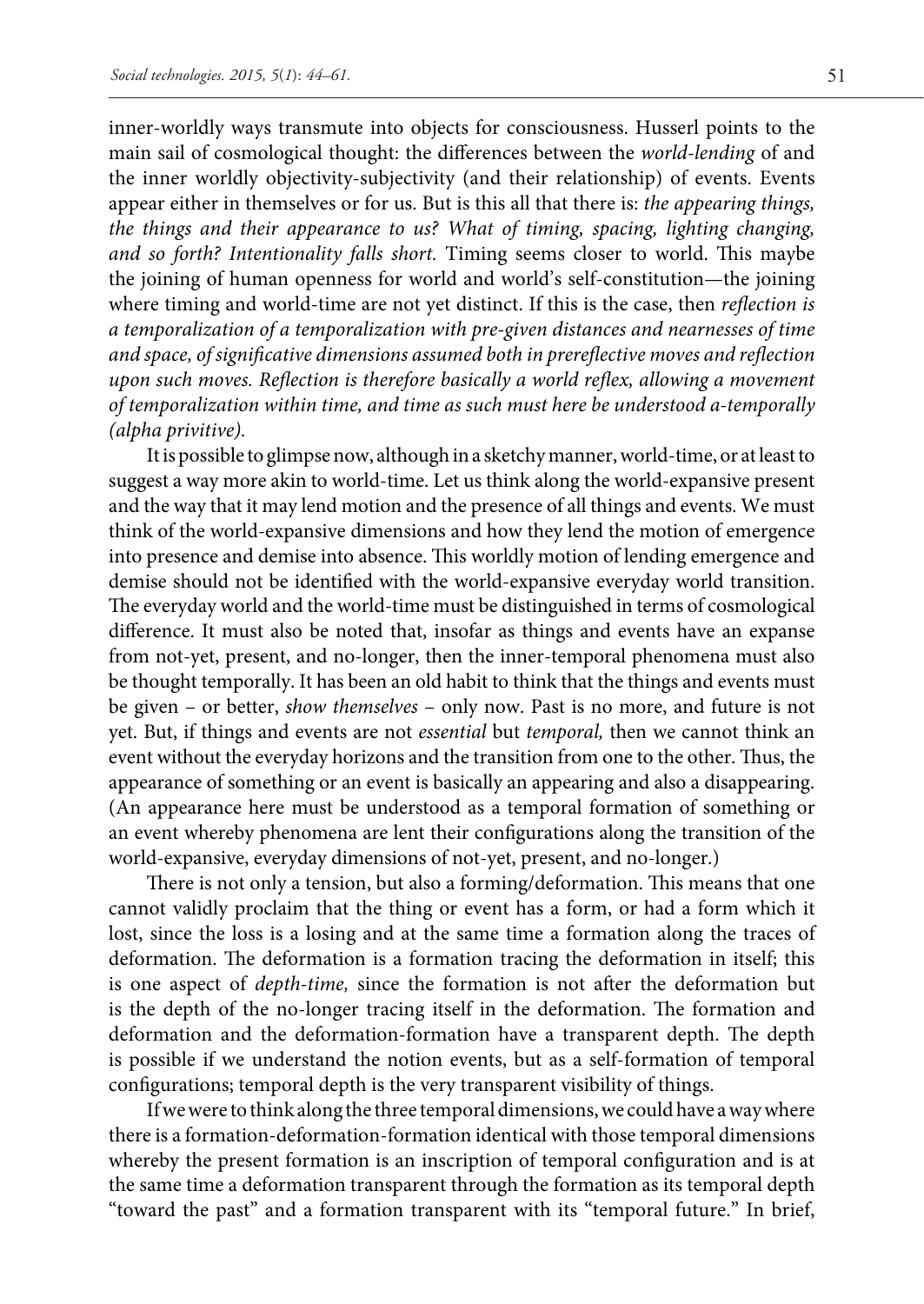every phenomenon is not merely an appearance of a thing or an event as a property, but more fundamentally a transparency of the dimensional depth of time, not "one after the other." Hence the world expansive transition lends things and events their face, but the face is also a worldly face and not merely a thing-appearance – beyond things in the world. The inner-worldly appearance is the "transition" across the time dimensions. The problem of world-time lies in the way that it "lets phenomena be" that is the *phenomenality* of the appearance. What lends appearances their phenomenality is the dimensional shift, the formation-deformation-formation as dimensional time-depth inscribing the appearance of things which is not identical with the *now* characteristics of things. Yet, the phenomena here are not appearances unto the subject; at best, the subject is identical with the shift of the temporal dimensions. Nevertheless, we can have an initial glimpse, even if it is still in terms of the everyday world dimensions, into the world-time as not successive but as all-pervasive. It must be noted that here the ontological status of the traditional notion of appearance is lost. Appearance was either a Topological study – line, plane, mapping – missing depth as a critical dimension. In this case it is neither; phenomenon, although attributable to a thing or an event, is ultimately a dimension lending things their "while" and apparition.

The worldly appearance is time-lent. It is temporal and spatial: spacelent. All everyday spaces, such as place-space, thing's expansive space, everyday distances, distantiations and kinships, are only in a world-space which is neither a big space nor a place of all places, nor can it have a stretch since all stretches, distantiations, and places are pervaded by world-space. The world-space is a spacing of the everyday world of things in distances, places, and expansive spaces, and hence their casting of shadows across each other, which gives coloration, resounding and touch to all temporal phenomena. Space, in spacing, lends things their size, weight, expanse, and location, but in such a way that spacing vibrates across all things and events without being identical with them.

Thus, both world-dimensional time, as lending phenomena their phenomenality, and space as spacing the everyday things and events in their locations, affinities, and remoteness, have a "movement" which is not one of the inner-worldly movements, and which cannot be understood in the categories of traditional philosophies. It is a cosmological motion. If we are to think this motion as a transition from the future to the present and from the present to the past, we would be using the notion of transition and time in an inner-worldly, everyday way – a way of succession and a successive movement. How then are we to think this worldly movement? We must think the world-dimensional present, past, and future back to the timing of world where the transition occurs – not from the future to the present and the past, but the way of world-timing where such differentiations falter without being lost. *We must think of transition intransitively.*

The non-ontological presence of past and future is not simply an absence of things or even nothing, but rather has a temporal sense, a sense that is quite difficult to capture. It cannot be thought in terms of absence, since absence is pre-positional. With Aristotle and Augustine, there emerges a further question: How is it that, in explicating time, they employ a spatial model, specifically when Augustine established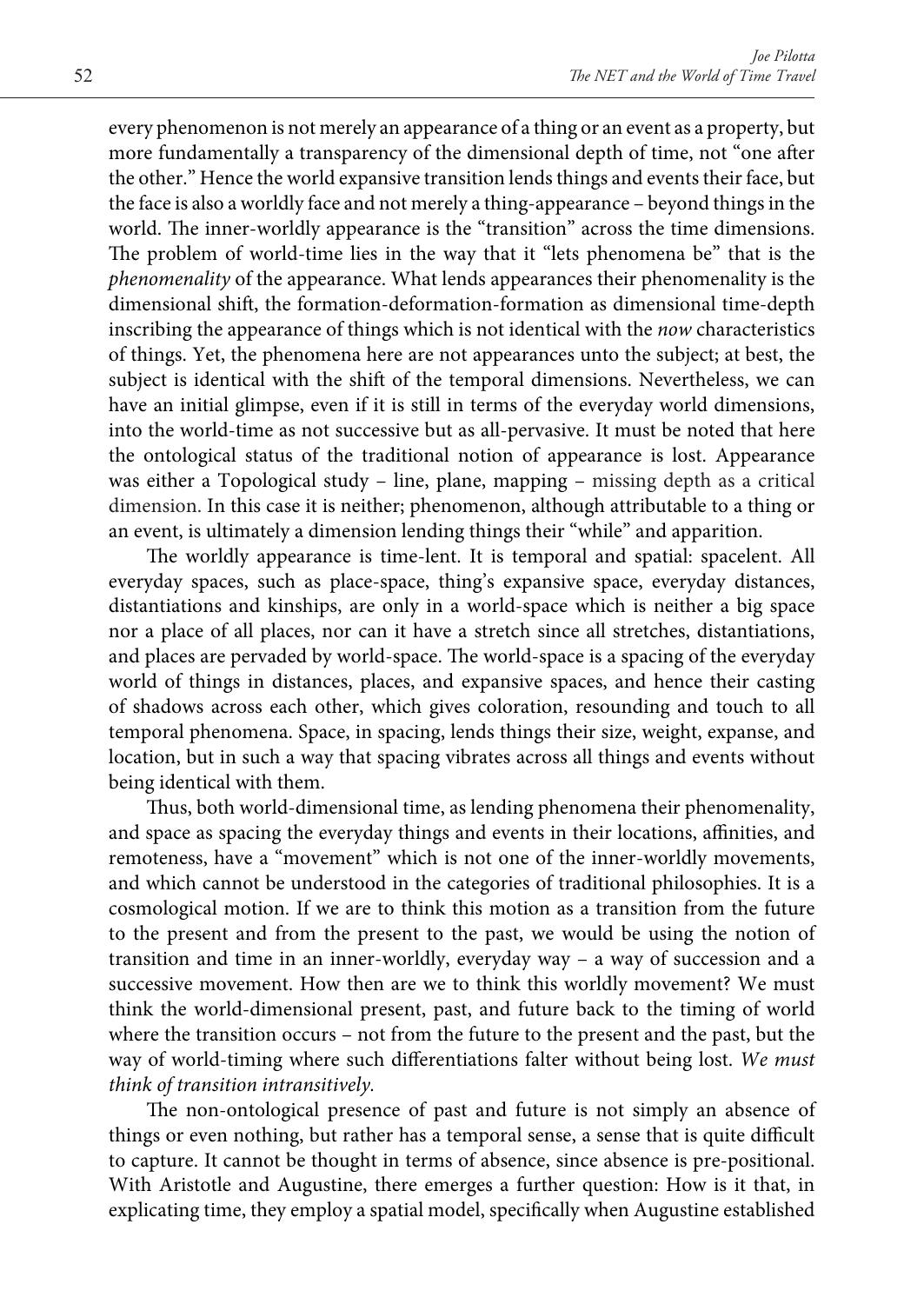a total disjunction between space and time? Space is external; time is in the soul. When Augustine points out that "a while" can either be long or short and since only entities can be long or short, then he operates with a model of spatial stretches, such as a path. Whatever is extended in space may not change its extension although it has changed time. The "road stretch" is still there, although yesterday is no longer. Hence, we must reconsider whether time is a stretch. We must ask whether there is a present time and whether it can be long or short. We, of course, speak of the time stretch in terms of the present century, present year, and may call them a long stretch of time. But how is the past hundred years the present? Obviously, it is not given contemporaneously as a stretch in space, *i.e.,* as a stretch of the road. We speak of the present century as "ours." Only the present year is present, but obviously, even this year is not "present" since most of it is gone and some of it is yet to be finished. If we push this kind of notion of the present, we shall end up with the Zenonian and Aristotelian division of time into an infinite point. But such an indivisible point is never encountered. All attempts to consider time as present slips away into past and future. *Therefore, we cannot think of the present as an extension.* 

When we attempt to think the world-movement, then we have to trace back from the transition of world expansive dimensions of not-yet, present, and no longer to the world-space-time movement. To add a different turn, to *think* the world means to *show* how the world-movement manifests itself in, and makes possible the appearance of, the dimensional future, present, and past, namely so that the emergence of the future, present, and past are possible – a possibility constituting the appearance of phenomena. It could be said that all everyday "whiles" are contained within the worldexpansive dimensions, although this metaphor must be de-spatialized. However, we cannot say that the world-expansive dimensions are "in" the world, nor can we say that the world-expansive time is an infinite "while," since the infinite stretch smacks of a line from "now" in both directions. From my "now," I stretch the "whiles," or even array them endlessly in both directions. Neither can world-time-space nor movement be infinite since we would revert back to an inner-worldly everyday. In the timing of the world across the world-expansive dimensions, the world-time is neither a "while" nor a duration since all "whiles" and durations are in the world; hence, the world-time would not endure. How does the world "time" cross all world-expansive dimensions? How does the world-space "space" all inner-worldly events and things? How does the world institute the movement of spatio-temporal dimensions? How are we to think the world-depth? For phenomenology, the experienced elements such as chromatic qualities or audial durations are no longer the qualities of things or qualifications of the subject-soul. They belong to experience which can be said to be worldly in the sense that they are more akin to the traditionally neglected world than to subjects and objects. The same can be said of time and space. Time and space are certainly not "in" the subject, neither are objects described phenomenologically "in" time and space.

The fleshly present things of my surrounding world constitute the region of my perceptual field. In diverse ways, I am tuned to the surroundings in terms of use, misuse, valuation, interrogation, wonder, and habit. In all this, I am related to the surroundings perceptually; thus, the perceptual field and I are co-present. Yet, in the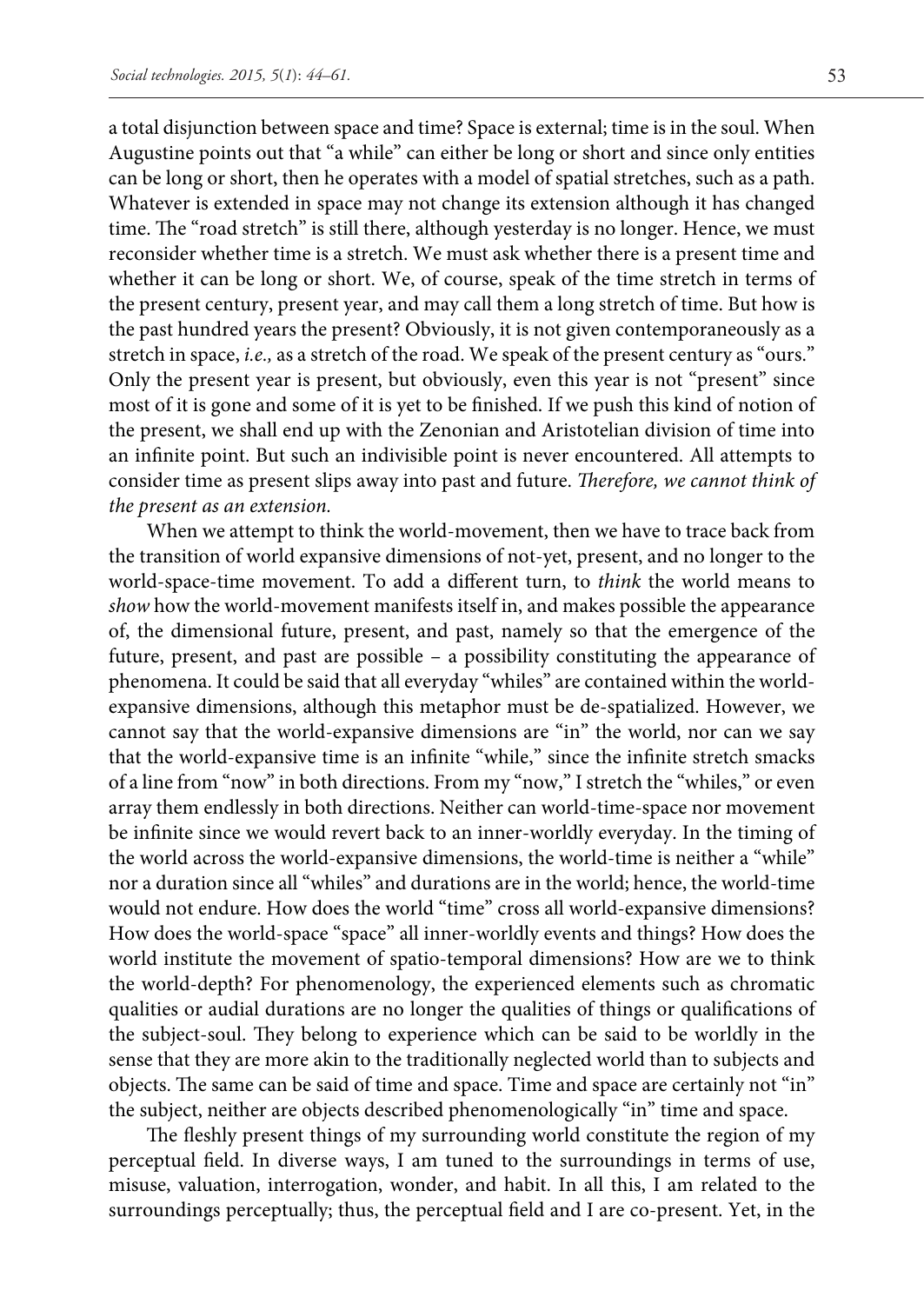perceptual field, I find that things – my surroundings – are not closed from moment to moment. I find an aura, a horizon; my perceptual island is neither objective nor subjective, nor is the aura that spreads "beyond" the island. Yet, the aura is given differently than the present perceptual field. It is given as re-presented, as absent in the presence. But we must note that the re-presentation must be interpreted in the worldly sense. This means that we cannot speak here of re-presentation as an act of consciousness but as a *temporal event of time-in-time.* This means that we are not concerned with the protensional act or the retentional capacity but *from a time arc, a time curve upon itself. Although we may be re-presenting things of the past, what makes the re-presentation possible is the past's presence and the future's presence exactly in the perceptual field, which has an aura not spreading toward the past and future only, but coming from the past and the future toward the perceptual present.* In the phenomenal field, the field of perception and its aural significations, we are related in presentational3 and re-presentational modalities. We relate presentationally to the things in our surroundings and re-presentationally to the aural significations in terms of remembered and expected surroundings. Thus, we have an immediate stance to our surroundings as presented and represented. Both belong to our world. In terms of the notion of presentation, and re-presentation, we must ask: What is the relationship of presentation and re-presentation to world-time? (Pilotta & Mickunas, 1990)

Before we can answer such a question in any manner, we must gain a closer understanding of the notions of presentation and re-presentation within the transcendental region. The essential aspect of "presenting acts" consists in their being oriented to the "intentional objectivity." The thing shows itself in its corporeity. Their presence is related to the living present and is to be understood as "presenting." In contrast, the "re-presenting acts" do not show the object as bodily present but as represented. The relationship of the re-presentational act to the presentational act is understood by transcendental phenomenology as a "modification" of the act and the object of the act. When I re-present a perceived something, the perceiving is co-re-presented without thematization. A representing act, relating to a presenting perceptual act, has the character of "simultaneous occurrence" (*Gleichsamvollzug*). In the re-presentational act, there is constituted the re-presented perceptual object and the co-re-presented perceptual act. Yet, as an act it too has its own temporality. The essential moment of a re-presentational act – regardless of what sort of representation – must be seen in the "inner-penetration." The inner-penetration of a dual lived presence: the presence of re-presenting and the imagined presence of the imagined perceiving; the presently re-presented something and the imagined presence of the imagined perceived something. See Pilotta (1979).

The basic kinds of representing acts are determined in terms of temporal horizon:

- Representation in the time horizon of the past is recollection.
- Representation in the time horizon of the future is pre-recollection or expectation.
- Representation in the time-horizon of the present is present recollection.

The manner in which the co-re-presentation, *i.e.,* a-presentation, corresponds to a time-horizon is to be explicated shortly. While the presenting perception is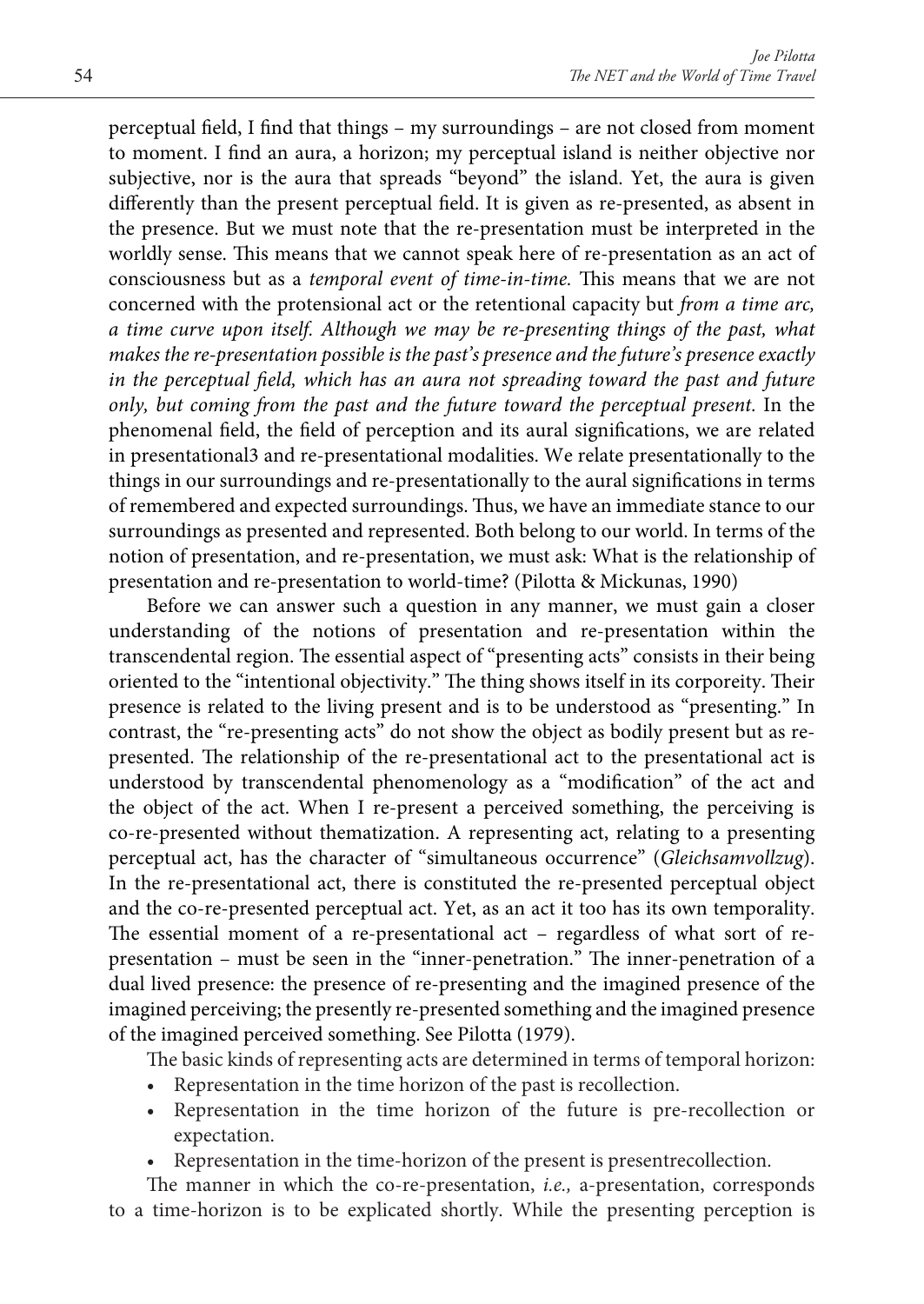oriented to the bodily-perceptually present, the recollection relates to the no-longer present and expectation to the not-yet present, the present recollection relates to the present not given in perceptual corporeity. Recollection points to the "having been at the present," as in presentational perception, which "has been" for the person. It intrudes into my conscious past; it actualizes the in-actual memory constituted from retentional consciousness phases. In recollection, we must differentiate between an actualizing representation from not-yet-actualized memory awareness and the recalling of something forgotten. The forgotten is such that it itself was once inactual memory knowledge. Before we turn to a phenomenological analysis of the temporal constitution of the perceptual objects and their temporality, in order to lead them toward cosmological reinterpretation, let us briefly depict perception and the perception field by employing some of the important insights of Husserl (1964). In perception, we are related to something that is corporeally present and is already displaying itself. The perceptual field is correlated to perceptual sense. The sense which lends an obvious perceptual fullness is the facing-sense with vision as one of its aspects. There is a distinction between distant-sense and near-sense. Distant-sense consists of facing-sense with vision and hearing as its aspects; the near-sense consists of tactility, taste, and smell. The notion of distant-sense means that the experienced must be spatially separated from the perceiver. Near-sense means that the experienced must be without spatial mediation. Each perceptual sense has a specific sense-field, and an analysis of perception must describe the various sense-fields. We shall not, at the present, describe the various sense-fields.

Hence, by perception we shall mean "a limited notion of perception in terms of face-perception and its temporality." We shall nevertheless note that Husserl's analyses of time are grounded in the hearing-field, since for him audiality, such as tone or melody, constitutes temporal events par-excellence. The perceptual field of facesense not only includes the immediately present things, the near things and events, but also the distant things and events. The institution of nearness is grounded in the un-thematized null-point of the body; but the body, as an inner-penetration of full perceptual fields is a constant kinesthetic formation-deformation of various fields and nearnesses-distances. Hence, body has a most significant play in the constitution of the perceptual fields. Although, when we are speaking of perceptual fields at this stage of our considerations we are not speaking about subjective processes, nevertheless one of the references in the field is the null-point, which we may call "body." It must be noted that the null-point need not assume a privileged position; any point may be called "here" and the point need not be spatial; it could be dimensional*, e.g.* when we say "right here in this town . . ." or "here on earth . . ." Any point may be taken as an orientation point in the perceptual field. In attempting to avoid something, we are riveted on that something as a point from which our body orients itself, *i.e.,* inscribes various configurations of avoidance, such as going around it, going out of the way to avoid it, crawling, tiptoeing, and so forth. The perceptual field can be "attached" to anything as its "center," although such an attachment is eventually unnecessary and, in fact impossible if the substantive attitude and spatial points are secondary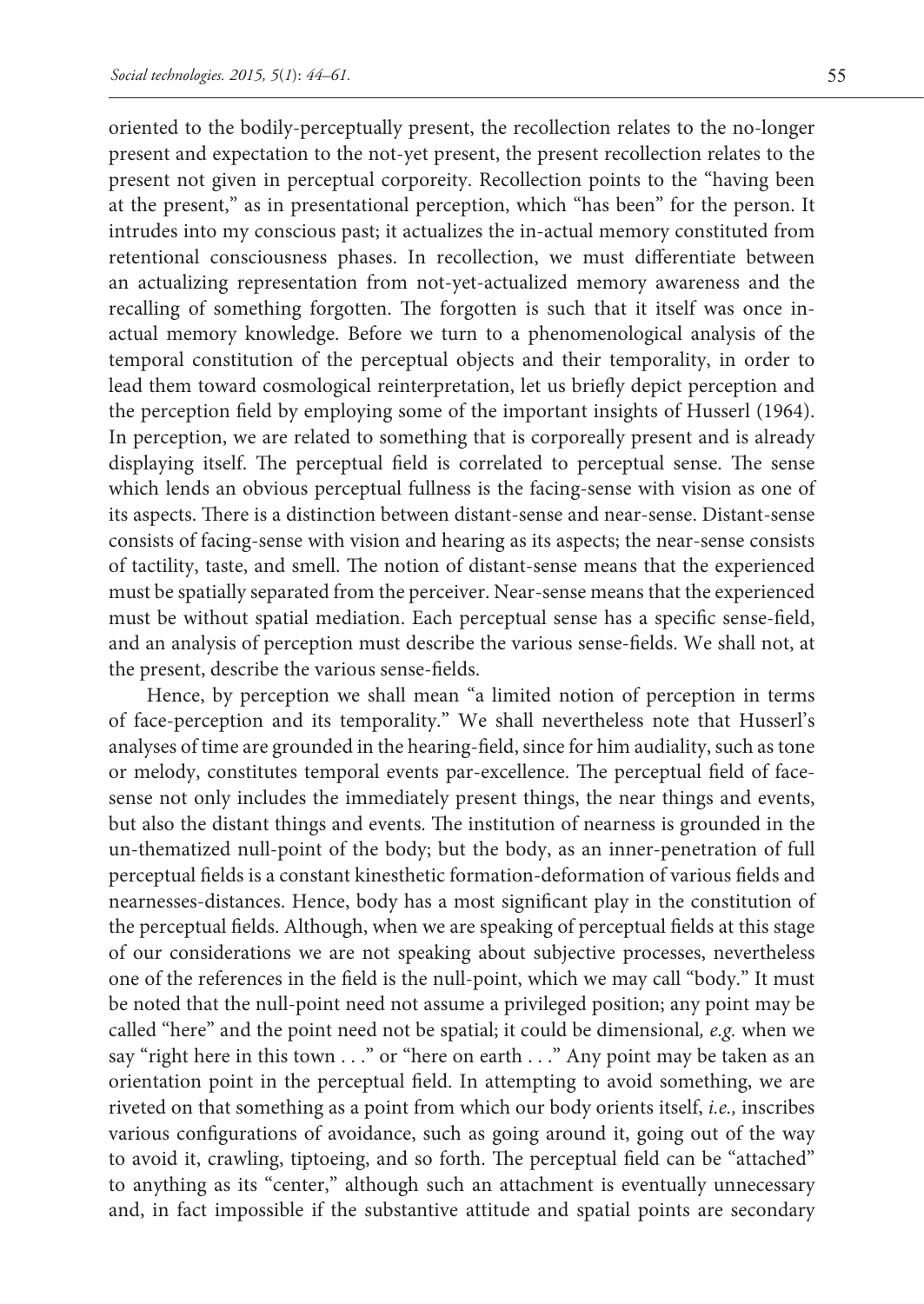phenomena, *i.e.,* if we cannot discover any point which is not itself dimensional and things which themselves are not figurative.

But in order to understand the perceptual field we return to the body as it functioned in early phenomenology. We find here two descriptive orientations: on the one hand, the way we experience our bodily movements in the perceptual processes, and on the other, the dependence of the perceptual field and the way that things show themselves on the positionality of the body. The first orientation is called *kinesthetic*, and the other has to do with the shadings (*Abschattungen*) of the spatio-temporal things. The objects toward which our perceptual ray is oriented show themselves in their corporeal presence. The significance of this Husserlian notion suggesting the original givenness – the original presence of entities – shows that the corporeity of the given is related to the perceiving body. Within the process of bodily perception, there is the "corporeal present." We can have the corporeal presence of things only and insofar as we are corporeal. This situation can be shown in terms of both of the descriptive orientations suggested above. Husserl (1973) calls the material things *Aistheta* insofar as they are related to the body and its *Aisthesis*. He calls the body "the means of all perception" which "is present necessarily in all perception" (207). The perceptual processes of experience, such as the seeing or touching of things, involve body not only perceptually but also with respect to the "accompanying series of kinesthetic. The kinesthetic "impressions" may be localized in the bodily member, such as hand, eye, and so forth. *The kinesthetic series constitute the manner – the field – in which our body is "by the things."* The perceptual thing is present in accordance with our bodily position, the position of the eye, the movement of the head, the movement of tactility across the hand. At the same time, the body assumes a null-point, as a point of orientations within the perceptual field. From this, there emerge the orientations of the surrounding world toward the body. They are on the right or left, behind or to the side, low or in front, high or parallel to me. Thus, the orientation of things to the body and its fields of perception is ruled by perspectives and partial views, *i.e.,*  shadings. One sees the thing's surface, runs across it with a hand, and thus constitutes various perspectives; one does not, at present, see the other side, the bottom or the three back legs; yet, one means the entire table. The unperceived aspects are, to speak with Husserl, given a-presentatively. One can bring them to presence by varying one's position; yet, one is always present to one or the other side, while the non-present sides are a-present. In each perceptual accomplishment, there is continually a partial section of something. All the aspects not given presentatively constitute the horizon of the a-presentatively given. If one goes around the things, one continuously penetrates the horizon of the a-presentation and the just-perceived aspects of the same thing sink into a-presentation.

The world-time does not possess n attribute of being an all-encompassing something to which we relate from a particular "point." Now, if we bracket the protentional-retentional and notice that there is distancing and nearing, we have not yet said that it is distancing and nearing, into a particular temporal orientation, such as past or future. It has been assumed for too long that if it is distancing, then it must be sinking into the past, and if it is nearing, it must be coming from the future. But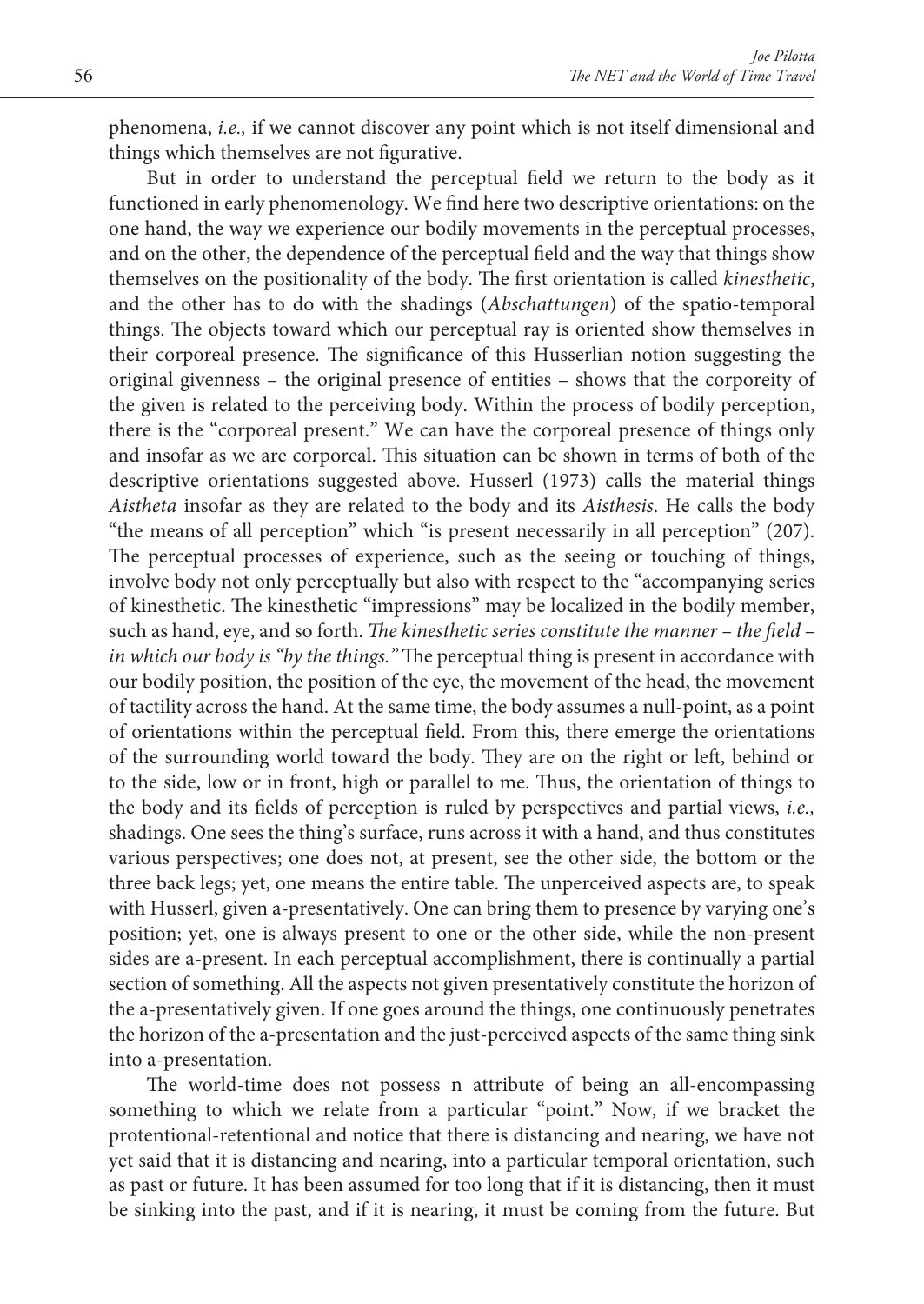something could be distancing into the future, such as a goal which yesterday was near and which today is much more remote. The same thing is true with the past. Some unholy deed "in the past" is finally catching up to someone – it is nearing. Prior to temporal localization, there is the depth. Thus, the present does not emerge from a primal impression; rather, all impressions emerge, approach, and distance without any assumed temporal orientation. Thus, if there is a "time-understanding," it is not derivable from the *anthropos*. Terminologies, such as "experienced time," "lived time," "projected time," and such, add nothing to the way "we are" temporal. *The present is a way that all events are,* including *"us"* by instituting all the gestures we subscribe to the depth of the present and a field of presences. In this respect, when we speak of the nolonger and the not-yet, we are not necessarily speaking about past and future but about the present depth; were we to say that something is coming to me from a future, we would be merely saying that it is traveling on a line from Paris to me, traversing space, and it has not yet traversed sufficient space to reach me. Yet, that traveling is present and is not coming from the future; as I sit awaiting, the traveling is already occurring and the traveler will simply emerge from the horizon which is neither the future nor the past. The present is not an impressional moment but a depth that can be best articulated, at least for now, in the Husserlian terms of determinable indeterminacy, rather than in the Heideggerian notions of nearness and distance, which smack too much of spatiality.

The above notion of indeterminate-determinable depth contains not only depth articulations but also horizon articulations with determinable indeterminacy. Of note here is the loss of a temporal event from future to the present to the past. Take sound, which always played a role in the Husserlian analysis of a temporal event, and we shall hear that the temporal continuation of sound is not given, nor is it given as a rhythm, although sound can be articulated as a rhythm. It is more akin to a dimension with depth and indeterminate indeterminable limits within which both continuation and rhythm constitute specific articulations. The same can be said of visual area. Although we still use the term *horizon*, it also carries a notion of a spatial expanse, so to speak, where the sky meets the earth. This implies a sphere which is more spatial fullness and Parmenidean being than temporal horizon. But if this is spatial, then what is the temporal horizon? A horizon toward which these spatial horizons move? But that would simply suggest a sphere in a sphere. This would lead us nowhere. The timedepth mentioned above still contains the notion of depth which may hint at spatiality, yet let us live with it for a while and connect with our earlier descriptions. Coming from the depth is not coming from the future, and hence when something shows up on the future horizon, it had its presence in the depth. If I say that Hilary is coming from New York, but she is not yet here, she does not sit there perched on a future horizon; she is present in the expansive world presence and the "future horizon" is merely a modulation of the present. What is suggested is that the horizons are articulations of the present depth by anything, perception or consciousness being only one modality among others, such as a sway of a sapling in the wind, which corresponds with the protentional-retentional consciousness. It must also be noted that, with each sway, the "previous" are not in the "past," but rather constitute the continuously self-configuring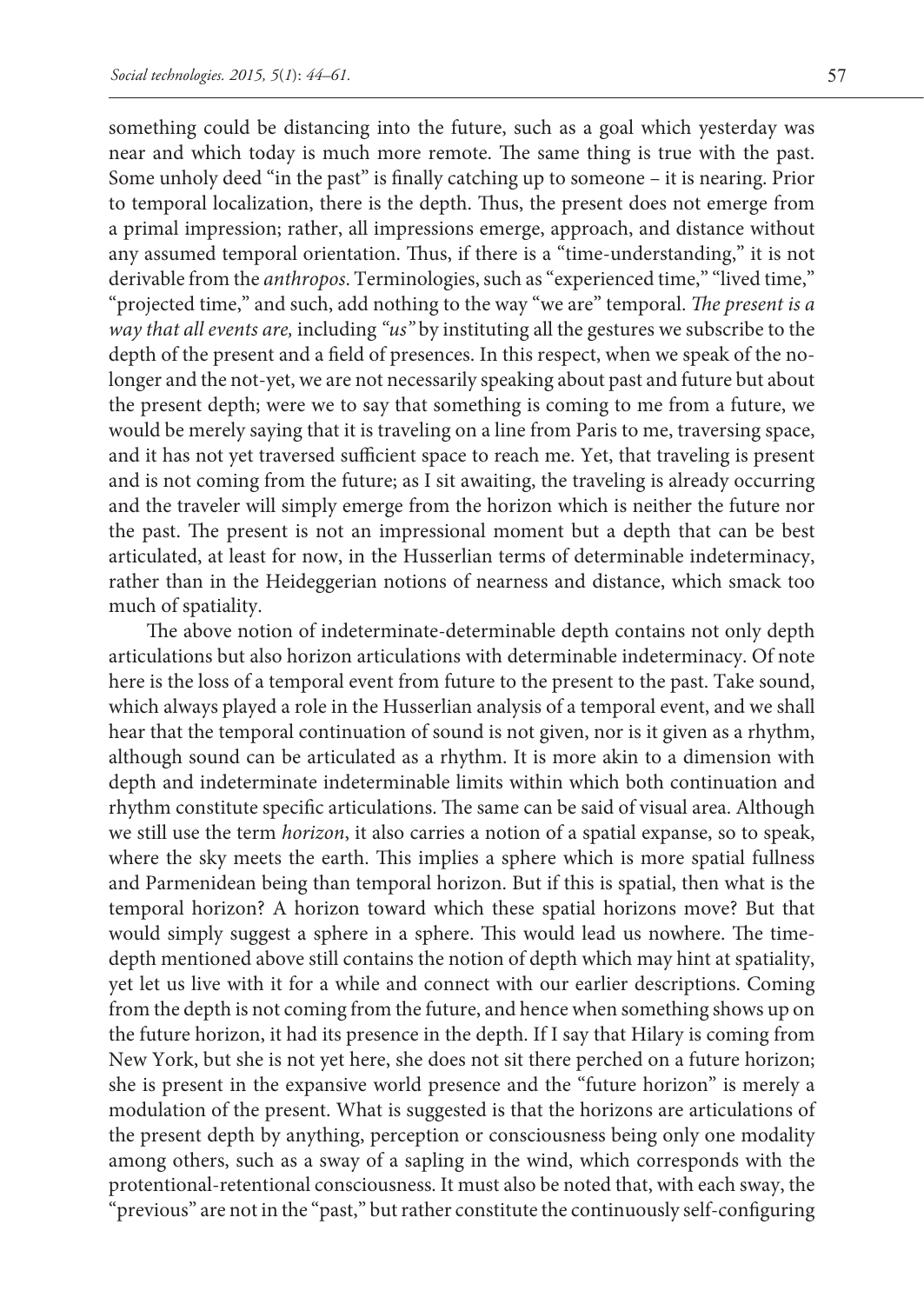depth. The horizons also move in depth with the continuous sway by constituting the indeterminate determinable limits of the sway, of protention retention, of memory and expectation. Hence, Hilary's coming from New York is a movement of the present with horizons, such as farther and nearer, and so forth. Of note is that the horizons may be "parallel" with the depth, yet they, too, have horizons of determinate indeterminacy, each of those having its own depth.

How are we then to announce this depth? Let us listen to the irrupting presence echoed by sound welling into a dimension without any successive localities or continuations, since continuation is traceable within it only as one of its modalities. The analysis of the linear continuation of sound or time shaded by sound lacks a dimensional depth given cosmologically. Let us look at the irrupting time shaded by a flicker of light: it inscribes constantly waning protrusions which are immediately pervaded by others, dominated by intersections, thus building a constantly spreading depth which is not complete but is intersected, pervaded, and re-dimensioned by other irruptions; it is not light that pervades light, but time dimensions which pervade time dimensions, which are temporalizations of time. We are apt to think that the light pervades and dominates or manages space and time in some dimensional way, but this is somewhat short since it assumes that darkness is space to be shaped by light; but the contrast is just as valid; darkness protrudes and pervades the light, and this simply means a play of temporal dimensions which cannot be oriented. Rather, it is a play of building of depths, not from me toward the depth, but from a depth that wells with light and darkness, sound and silence, as colorations and echoes of time. The "edge" of this upwelling of a particular time dimension constitutes a horizon which may be called a-consciousness-horizon; it is to be noted that this horizon is no longer future or past but a dimension of depth which is pervading another dimension that includes me; I am in darkness, and the dawning light, inscribing a depth of sky, begins to well and intrude into the darkness wherein I had my residence. These metaphors are mere colorations of a more fundamental sway.

The present is a dimension with depths, horizons, pervading configurations, and defigurations, but it is also world-wide; all spatio-temporal intrusions, upsurgences, and diffusions are present. *It must be noted that what once were called "things" are*  now, perhaps, slower spatio-temporal configurations than are flashes of light or *audial explosions. Nevertheless, every "expression" of the thing is a spatio-temporal configuration in motion, spreading a depth and a horizon. Hence, we can no longer speak of the place of a thing as its outer limit or of its space in terms of other spatial things – since every aspect of the thing is intentional with incessant configurations and defigurations. The question that emerges is whether the sum of the self-configuring depth with its intertwining auras and intrusions is identical with the all-pervasive present.*

If we were to understand the sound as flowing, we would be thinking in terms of horizons of time within which the flow takes place. Moreover, we would understand this temporal event as an inner-timely – and not timely or worldly – event. Even if we were to assume that the sound is continuous, as if on a line, we would be also present to a silence which is not identical with the continuation of the sound but present "before and after and during" the sound, and in such a way that it is not only the sound that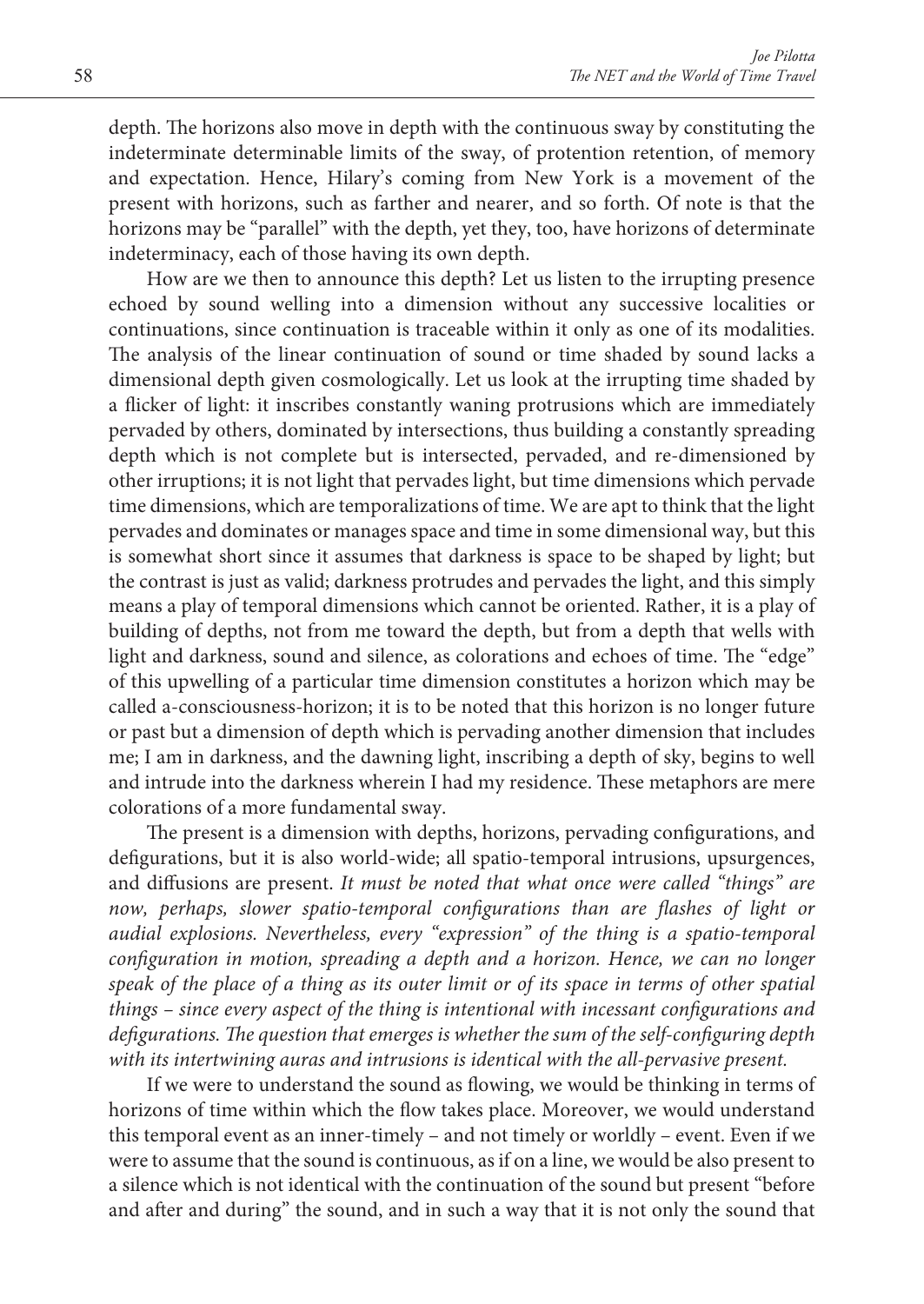breaks the silence but also that the silence resounds in various ways in the sound. The sound thus ceases to be a continuous flow of future into the present and into the past, but already implicates a silent dimension of the present which is not continuous but irrupting in the very sound.

Whatever we now would call the conscious-flow of audiality would be a complex trace of the world-depth: the protentional-retentional is now identical with the continuous layering into depth of the sway of the tree in the wind. Consciousness thus begins to vanish in favor of identity with the world traces. The vanishing of the subject is a gain of the world, but no longer in the sense that the subject somehow mirrors or reflects the world and thus becomes anonymous, whereby the anonymity could be discovered by reflection; reflection would not find a subject, but rather the world traces with the added attraction of reflection which may simply be a delayed continuation of the traces. Let us take the protentional-retentional (past-future) consciousness in its ultimate a-temporal sense and note that it names a constant, changeless shift, and in such a way that the shift does not pass but builds an expansion with continuous deepening, and this expansion and deepening are not articulations of a pre-given temporality or a field, but are identical with an emergence of the field. That is why the a-temporal protention-retention are nowhere to be found, and the instituted protending acts and retending acts are at best secondary; it is nowhere and at no time because it is the very presence of emergent and self-articulating temporality manifested, or given a presentational value, by what we call *consciousness*. In terms of the present, it could be said that "by the time" the sound emerges for consciousness comes within the consciousness horizon – it has been welling up in its silence, and consciousness constitutes its continuous articulation. It could be said that consciousness is one modality in which sound becomes audible. Here again, we encounter a clue comprised of consciousness, which points to the horizons, but in such a way that these consciousness horizons are a way that the upwelling sound sifts through, pervades, and encompasses the consciousness and indeed constitutes it; with its depth, it institutes a limit called consciousness-horizons, and by emerging with depth-articulations, it constantly transfigures the horizons and thus constitutes consciousness articulation, called "temporalization," which fundamentally is the sound's articulation of time. Consciousness, as constant retending-protending, sinking and drawing, is identical with the emergence of time echoed by sound, or shaded by color. This is what allows transcendental phenomenology to talk of the empty form of time; it is the silent upsurge that wells into horizons of sound; strip away the sound, and what remains is "pure time," except that its conscious horizons are an articulated limit; a trace across the depth and a constant waver from horizon to horizon is identical with the tracing of that depth. The present then has a world-wide depth which does not come toward consciousness, but which is always *through* consciousness, and when consciousness covers its self-temporalization, it also discovers itself in an "incessant streaming." This streaming is one articulation of the presence shaded either in the chromatic endurance or echoed in some tonicity; but it is to be noted that such a chromatic endurance and echoed tonicity may "temporalize" everything. The temporalizing of cosmological difference gives the "world depth" and allows us to abandon the unconscious as the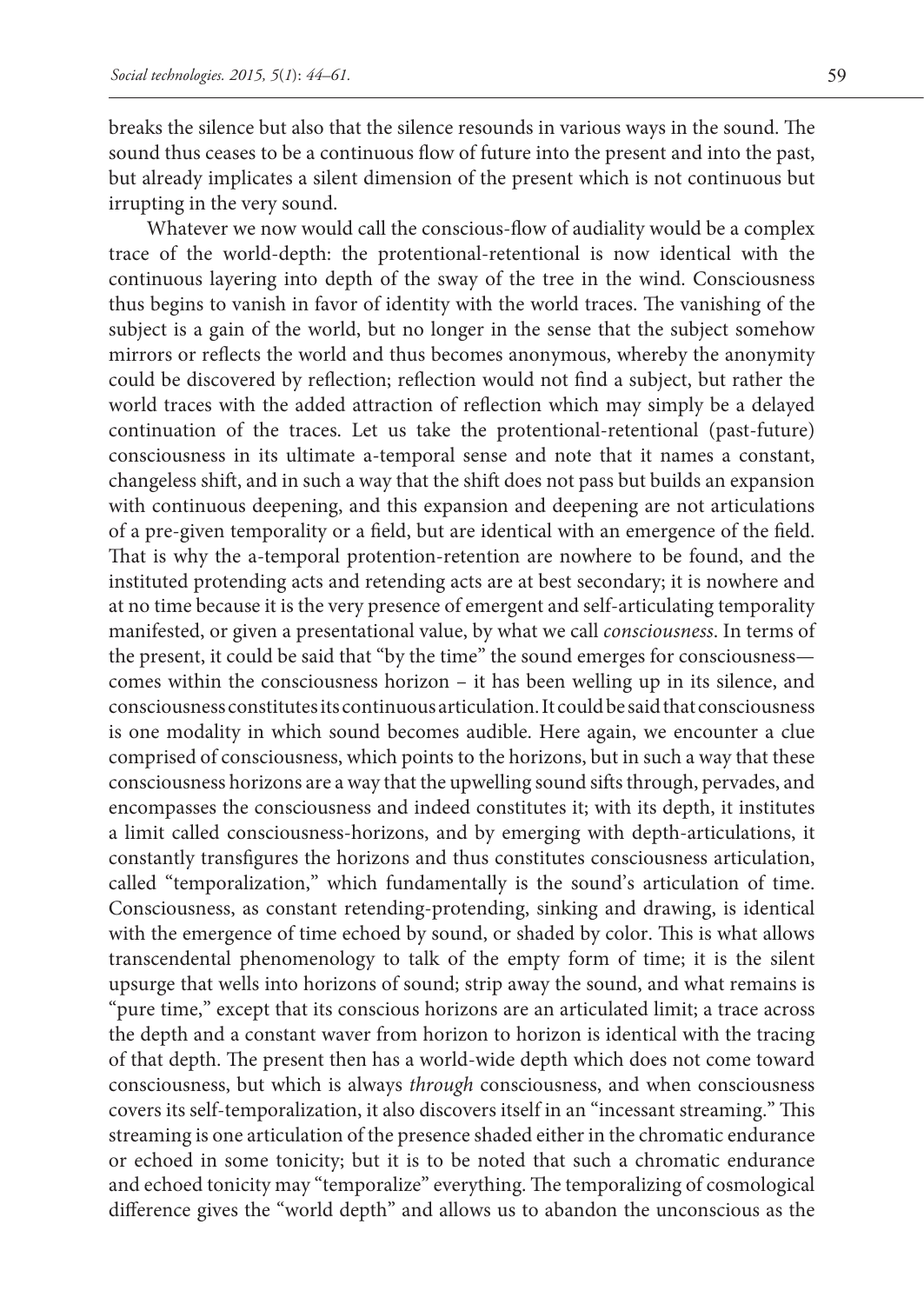repository of desires, myths, and magic in/of world dimensions. And it is within some degree of possibility that we are de-essentialized through temporalization. Thus, we may be able to state with methodological and conceptual clarity that every "body," to the extent that it is conceived spatially, is nothing but a solidified, crystallized, and materialized time, which requires the formation and solidification of space to unfold. Space here may be construed as a field of tension of principles: the latency of space and the acuteness of the intensification of time.

## Speculation

- Instead of three horizons of time, we suggest there are five:
	- 1) present;
	- 2) past;
	- 3) future as the time of actuality,
	- 4) space;
	- 5) possibility.
- Time is a five-fold unity of the severing of past, future, space, possibility, and field intentionality (present).
- Possibility, as the fifth horizon, means world constitution, as the unity of the saving of time and the filling of time

The five temporalities allow for the following:

- a. Networks select different nodes (person, organization) relating to structural coupling with system and environment. With respect to information it seems to be the image of a "new" world which is most intense to meet on the net, anytime, anywhere, anyone and with anonymity and without ever meeting others.
- b. Consumers have engaged for a while now in "time shifting" in delaying, postponing, recording, medias in a non-sequential order, anytime, anywhere. The world of the net embodies a fascinating characteristic which is almost a free-floating communication that is only loosely coupled to "actors" who are trying of multiple identities. The time horizon of sound tech/media is quite malleable. This is starting to be demonstrated in the analysis of networks.
- c. Network analysis started gaining force as the "Net" came available in about 1990. Currently, globalization and mobile telephony have perforated the interest and research into "Net"/network.

Time stretching and time-space compression have been descriptions of the globalization process and communications/information/entertainment/etc.. New ecosystem has arrived with the smart phone, decentering the centrality of the siloed industries, mentioned above. Visualize the industries above as a piece of fruit in a still life painting. The fruit is not lined up horizontally side by side but overlapping each other horizontally or they can be vertically overlapping each other in a mobile phasing in and out in every direction. Each piece of fruit is a node and edges are the relating to the other pieces of fruit which align as neighbors, with differing neighbors and clustering of neighbors.